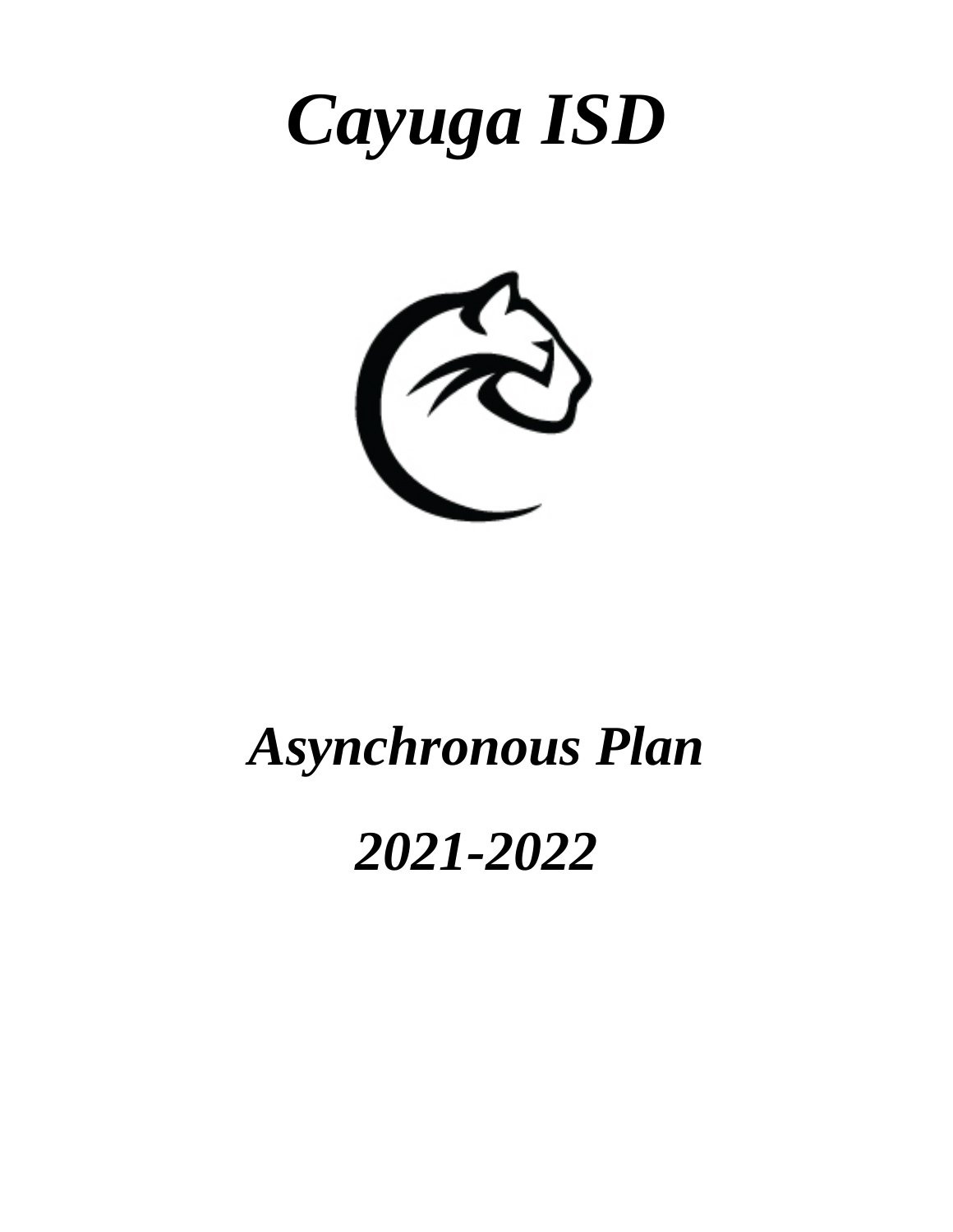The goal of this plan is to provide ongoing TEKS-based instruction while maintaining instructional delivery that furthers student academic success, as well as to advance learning by progressing through the state standards. We realize that learning will be modified in a remote and digital environment. Cayuga ISD will provide access, resources, and academic learning opportunities for all students in the remote setting through an asynchronous model.

# GUIDING PRINCIPLES

- 1. Supporting students' academic and emotional wellness while maintaining home and school balance.
- 2. All students and families will have access to quality educational materials aligned to the TEKS and to the supports needed to successfully access those materials.
- 3. Empower educators to design learning experiences in order to continually assessand meet the individual learning needs of each student.
- 4. Educators, students, and parents need support, encouragement, and compassion to ensure their success.



**Asynchronous** instruction refers to self-paced instruction where students engage in the learning materials on their own time, interacting intermittently with the teacher via the computer or other electronic devices or over the phone. For students engaged in the day, they would be marked as present. Engagement is defined as progress in the Learning Management System (LMS) made that day; Progress from teacher to student interaction made that day; evaluating the completion and understanding of assignments that day.

**Synchronous** instruction is similar to on-campus learning. It is two-way, Real-time, live instruction between students and teachers through the computer or other electronic devices or over the phone. Cayuga ISD will implement the model of Asynchronous Instruction. The LMS in Cayuga ISD will be Google Classroom for grades K – 12.

# METHODS OF IMPLEMENTATION FOR CONSIDERATION

Cayuga ISD will assist the campus staff to teach both virtual and on-campus. As the number of students may change over the course of the year, teacher assignments may also change to accommodate serving each student in either remote or online instruction.

In order to maintain the movement of students between remote and on-campus learning it is paramount that we maintain fidelity in the classroom. As students potentially flow from remote to on-campus or on-campus to remote, our goal is to maintain a consistency in learning so students will maintain growth.

# **I. INSTRUCTIONAL SCHEDULE**

**Description:** Students and teachers will have time to interact and build a community of learners in both on-campus and remote pathways. Students in remote settings will have schedules provided that matches or exceeds the following daily minimum across all grade levels. While we understand this schedule is dependent upon the percentages of remote learners and the evolving confirmed cases in our county, the proposed schedules are a guide for planning purposes. The implementation model provided is subject to change.

In the event that circumstances change in our community, all Cayuga ISD teachers can pivot to remote learning if needed. From the beginning of the school year, all teachers will design lessons in our LMS for on-campus learners, remote learners, and intermittent learners. There is likely to be student movement across models, and we at Cayuga ISD are prepared to make this as seamless as possible.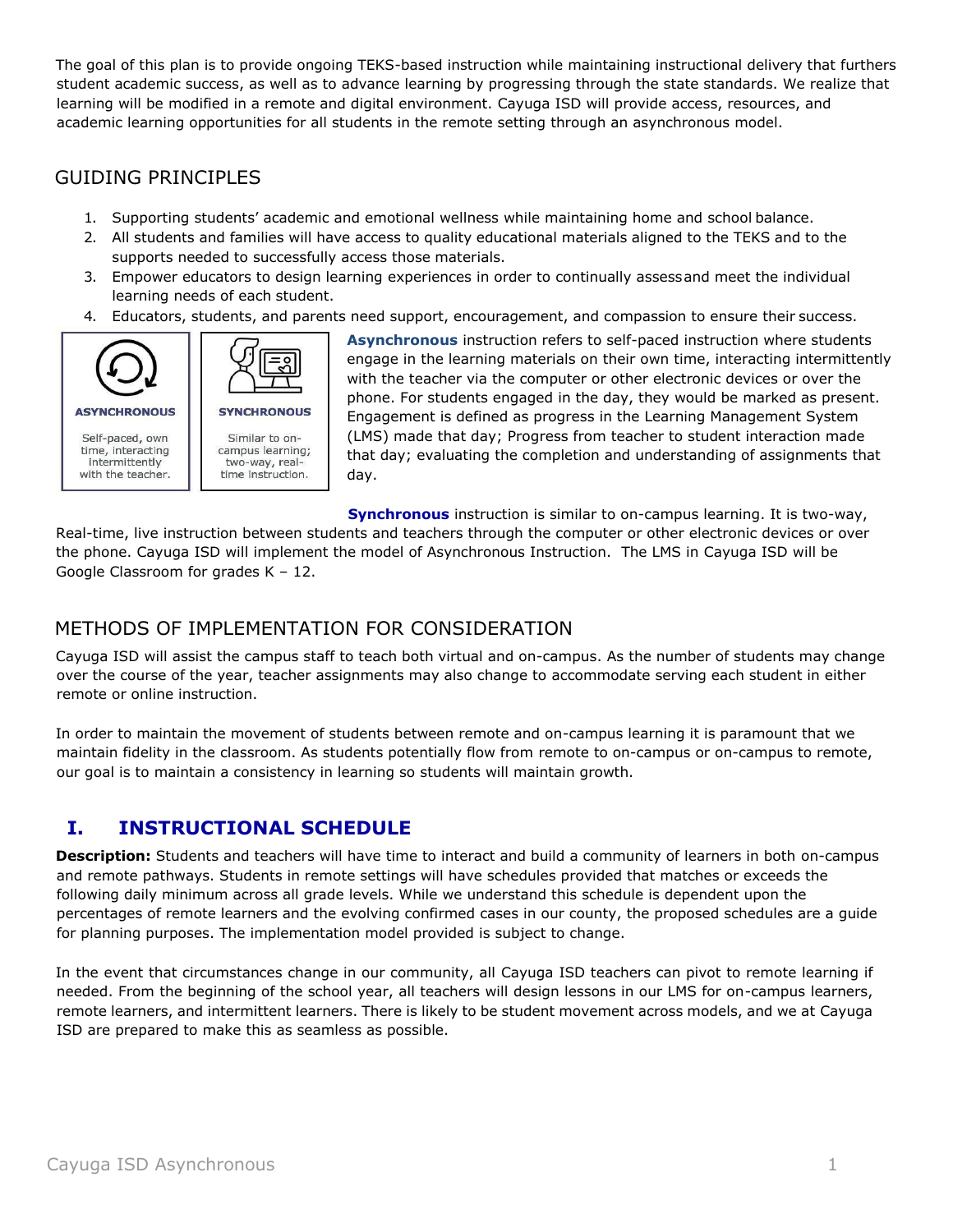## **KINDERGARTEN - GRADE 5 Suggested Online Schedule**

| Kindergarten - Grade 5 |                                 | <b>Notes</b>                                                                                                                                                                                                                                                      |  |  |  |
|------------------------|---------------------------------|-------------------------------------------------------------------------------------------------------------------------------------------------------------------------------------------------------------------------------------------------------------------|--|--|--|
| Time                   |                                 | Students receive 240+ minutes of asynchronous instruction                                                                                                                                                                                                         |  |  |  |
| $8:00 - 8:30$          | Student-Classroom<br>Connection | each day.<br>Daily schedules are provided to parents and students.                                                                                                                                                                                                |  |  |  |
| $8:30-9:30$            | Reading Language<br>Arts        | Students will attend recorded and live sessions for community<br>building, counselor guidance, and intervention or enrichment.<br>These lessons will allow interaction and relationship connections<br>with teachers. Campus counselors will set up one on-one or |  |  |  |

| 3 | $9:30-9:45$     | <b>Break</b>                  | small group guidance classes to support social and emotional<br>learning.                                                                     |  |
|---|-----------------|-------------------------------|-----------------------------------------------------------------------------------------------------------------------------------------------|--|
| 4 | $9:45-10:45$    | Math                          | Content for core subject areas will be provided through our<br>campus instructional resources.                                                |  |
| 5 | $10:45 - 11:15$ | Social Studies                | In grades 3-5, content and instruction is provided by                                                                                         |  |
| 6 | 11:15-11:45     | Science                       | departmentalized teachers. These teachers are the point of<br>contact for their prospective subject areas.                                    |  |
| 7 | 11:45-12:15     | Lunch                         | Office hours will be available for one-on-one conferences during<br>the day and before and after school for parent and student<br>assistance. |  |
| 8 | $12:15 - 1:15$  | <b>Specials</b>               | Attendance will be taken daily in Ascender, as determined<br>through engagement.                                                              |  |
| 9 | $1:15-1:45$     | 1:1 or Small Group<br>Support | Grading will be the same as on-campus learning and outlined in<br>our CAYUGA ISD District Handbook and policy.                                |  |

Cayuga ISD Asynchronous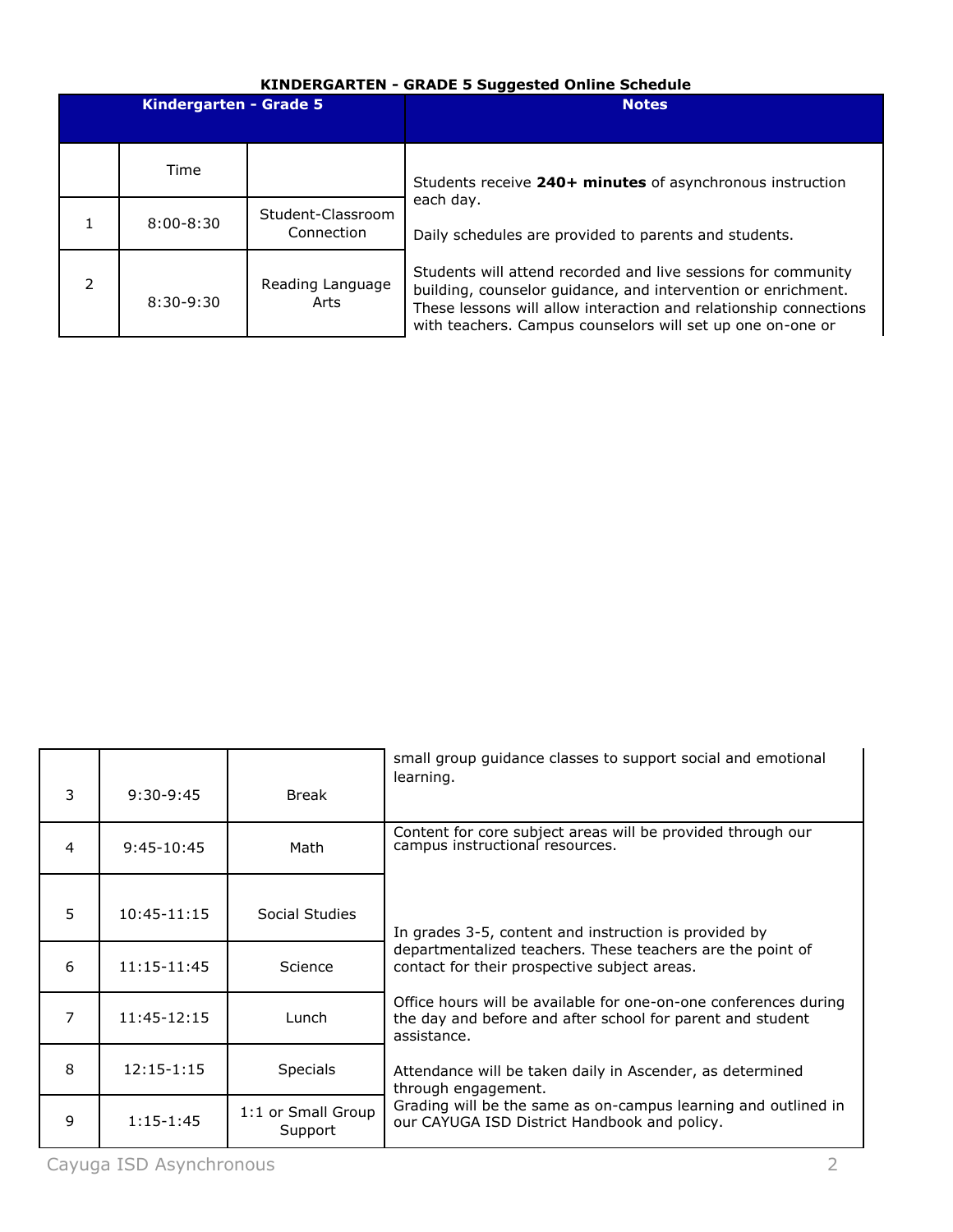| 10           | $2:00 - 2:30$                                                                                                                                       | Guidance<br>Counseling                                                                   | The Learning Management System (LMS) for grades 3-5 is<br>Google Classroom with various other educational supplemental                                                                                                                                                                                                  |  |  |  |  |
|--------------|-----------------------------------------------------------------------------------------------------------------------------------------------------|------------------------------------------------------------------------------------------|-------------------------------------------------------------------------------------------------------------------------------------------------------------------------------------------------------------------------------------------------------------------------------------------------------------------------|--|--|--|--|
| Asynchronous |                                                                                                                                                     |                                                                                          | programs.<br>Physical Education, art, music- a bank of exercises, physical<br>activities, and resources will be provided.                                                                                                                                                                                               |  |  |  |  |
|              | to address students with disabilities and<br>English Learners.<br><b>Office Hours:</b><br>$7:20-4:30$ M-F<br>Teacher Arrival Time:<br>7:20AM-4:30PM | The instructional materials provided through<br>the Learning Management System will help | Each class will include a 3E Model: engagement, elaboration,<br>and evaluation.<br>1. Engagement- bell ringer, video, etc<br>Elaboration- extending the lesson with technology, or a<br>2.<br>written response, etc<br>3. Evaluate- exit ticket, short answer response, written<br>assignment or completion of task etc |  |  |  |  |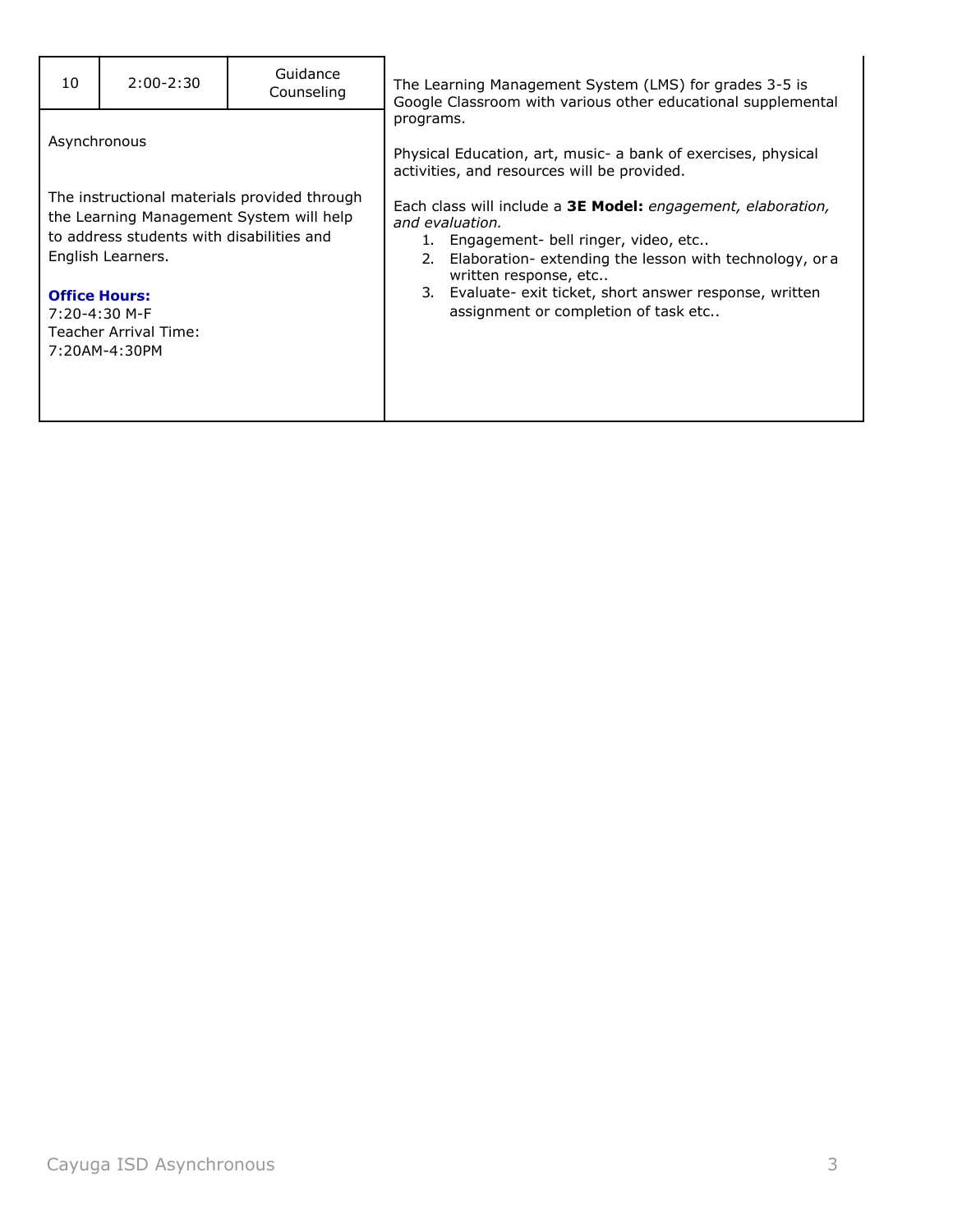# **MIDDLE AND HIGH SCHOOL Suggested Online Schedule**

|   |                | Grades 6-12                                   | <b>Notes</b>                                                                                                                                                   |
|---|----------------|-----------------------------------------------|----------------------------------------------------------------------------------------------------------------------------------------------------------------|
|   | Time           |                                               | Students receive 240+minutes of asynchronous<br>instruction each day.                                                                                          |
|   | $7:45 - 8:35$  | Teacher Connection or<br><b>Tutorial Time</b> | Daily schedules are provided to parents and students.<br>Students will attend recorded and live sessions for                                                   |
| 2 | $8:39 - 9:24$  | Period 2                                      | community building, counselor guidance, and<br>intervention or enrichment. These lessons will allow<br>interaction and relationship connections with teachers. |
| 3 | $9:28 - 10:13$ | Period 3                                      | Campus counselors will set up one-on-one or small<br>group guidance classes to support social and emotional<br>learning.                                       |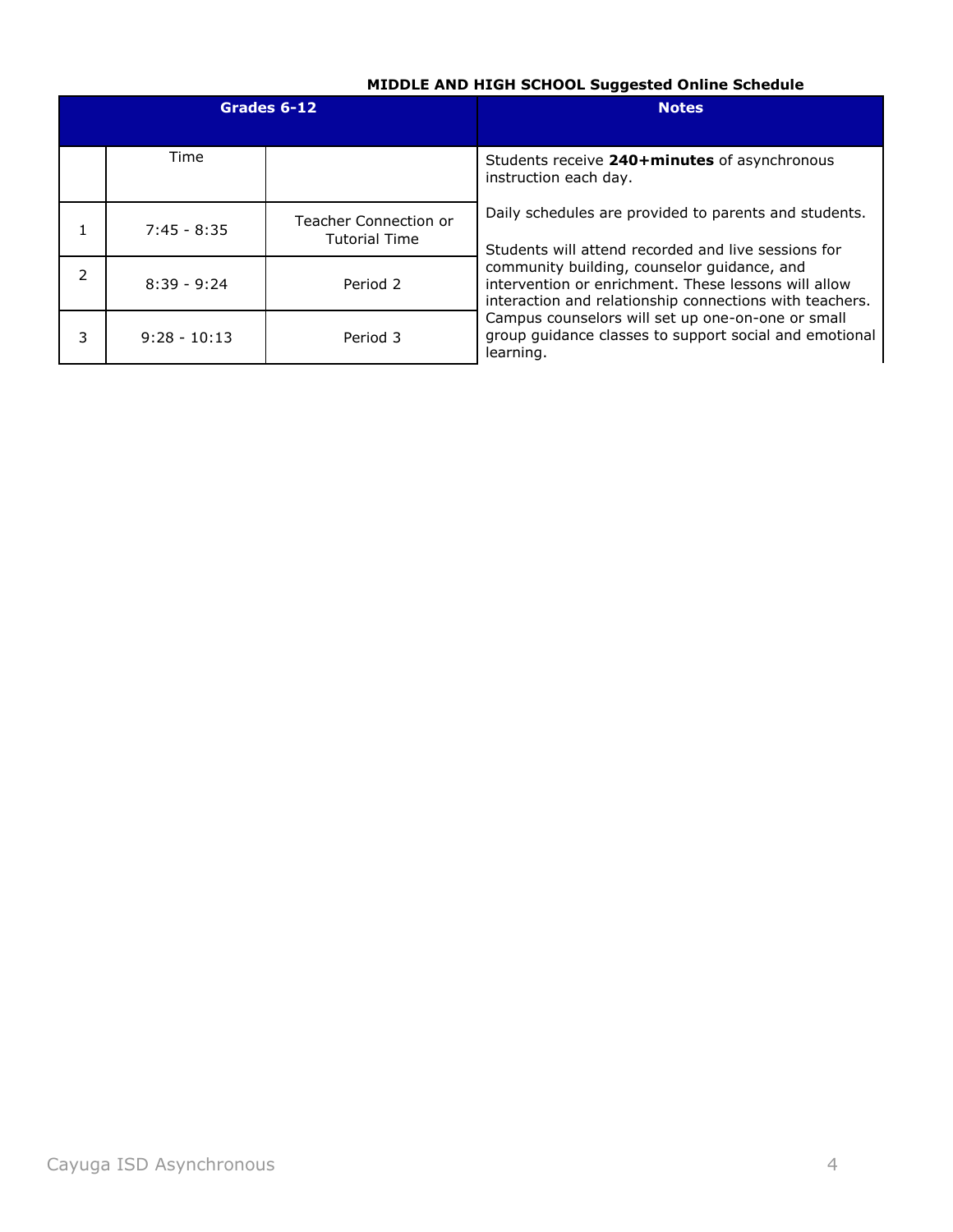| 4             | $10:17 - 11:02$                                                                                                                                                                                                                                     | Period 4                                                                                                                                                                     | Content for core subject areas will be provided and<br>supplemented by our campus instructional resources.                                                                                                                                                                                                                 |  |  |
|---------------|-----------------------------------------------------------------------------------------------------------------------------------------------------------------------------------------------------------------------------------------------------|------------------------------------------------------------------------------------------------------------------------------------------------------------------------------|----------------------------------------------------------------------------------------------------------------------------------------------------------------------------------------------------------------------------------------------------------------------------------------------------------------------------|--|--|
| 5             | $11:06 - 11:51$                                                                                                                                                                                                                                     | Period 5                                                                                                                                                                     |                                                                                                                                                                                                                                                                                                                            |  |  |
| 6             | $11:51 - 12:19$                                                                                                                                                                                                                                     | Lunch / Break                                                                                                                                                                |                                                                                                                                                                                                                                                                                                                            |  |  |
| 7             | $12:23 - 1:08$                                                                                                                                                                                                                                      | Period 6                                                                                                                                                                     | In grades 6-12, content and instruction is provided by<br>departmentalized teachers. These teachers are the<br>point of contact for their prospective subject areas.                                                                                                                                                       |  |  |
| 8             | $1:12 - 1:57$                                                                                                                                                                                                                                       | Period 7                                                                                                                                                                     | Office hours will be available for one-on-one<br>conferences during the day and before and after school<br>for parent and student assistance.                                                                                                                                                                              |  |  |
| 9             | $2:01 - 2:46$                                                                                                                                                                                                                                       | Period 8                                                                                                                                                                     | Attendance will be taken daily in Ascender, as<br>determined through engagement.<br>Grading will be the same as on-campus learning and<br>outlined in our CAYUGA ISD District Handbook and<br>policy.<br>The Learning Management System (LMS) for grades 6-<br>12 is Google Classroom.                                     |  |  |
| 10            | $2:50 - 3:35$                                                                                                                                                                                                                                       | Period 9                                                                                                                                                                     |                                                                                                                                                                                                                                                                                                                            |  |  |
|               | Asynchronous                                                                                                                                                                                                                                        |                                                                                                                                                                              |                                                                                                                                                                                                                                                                                                                            |  |  |
|               | * Appointments can be made by teacher and/or<br>requests an appointment with your child.<br>The instructional materials provided through the<br>Learning Management System will help to address<br>students with disabilities and English Learners. | student/parent during teacher connection time to answer<br>questions, remediate instruction, or to reteach difficult<br>material. Attendance will be required if the teacher | Each class will include a 3E Model: engagement,<br>elaboration, and evaluation.<br>Engagement- bell ringer, video, etc<br>4.<br>Elaboration- extending the lesson with<br>5.<br>technology, or a written response, etc<br>6. Evaluate- exit ticket, short answer response,<br>written assignment or completion of task etc |  |  |
| $7:20 - 4:30$ | <b>Office Hours:</b>                                                                                                                                                                                                                                |                                                                                                                                                                              |                                                                                                                                                                                                                                                                                                                            |  |  |
|               | Teacher Arrival Time: 7:20AM-4:30PM                                                                                                                                                                                                                 |                                                                                                                                                                              |                                                                                                                                                                                                                                                                                                                            |  |  |

Students will frequently and consistently use the LMS provided. The expectation will be a full day of instruction via asynchronous learning activities collected through teacher assigned lessons while engaging with and supporting students through classroom discussions, online lessons, and the completion of assignments. Engagement (attendance) will be collected through these methods of lesson delivery on a daily basis. Students will be expected to complete and turn in daily work to receive credit for the day.

Teachers will arrange regular check-ins with students - either one-on-one, small or large group settings such as a zoom meeting. At a minimum, students and teachers will check-in at least once a day and attend the teacherclassroom connection for grades PK-5.

#### **Additional Support for Students with Learning Needs**

For students with disabilities, CAYUGA ISD will work with students and families to minimize barriers the student may experience in a remote off campus learning setting. Our goal is to create multiple means of engagement to generate student interest and motivation for learning, represent the information and content differently by providing leveled and personalized learning, and provide affirmative and corrective feedback.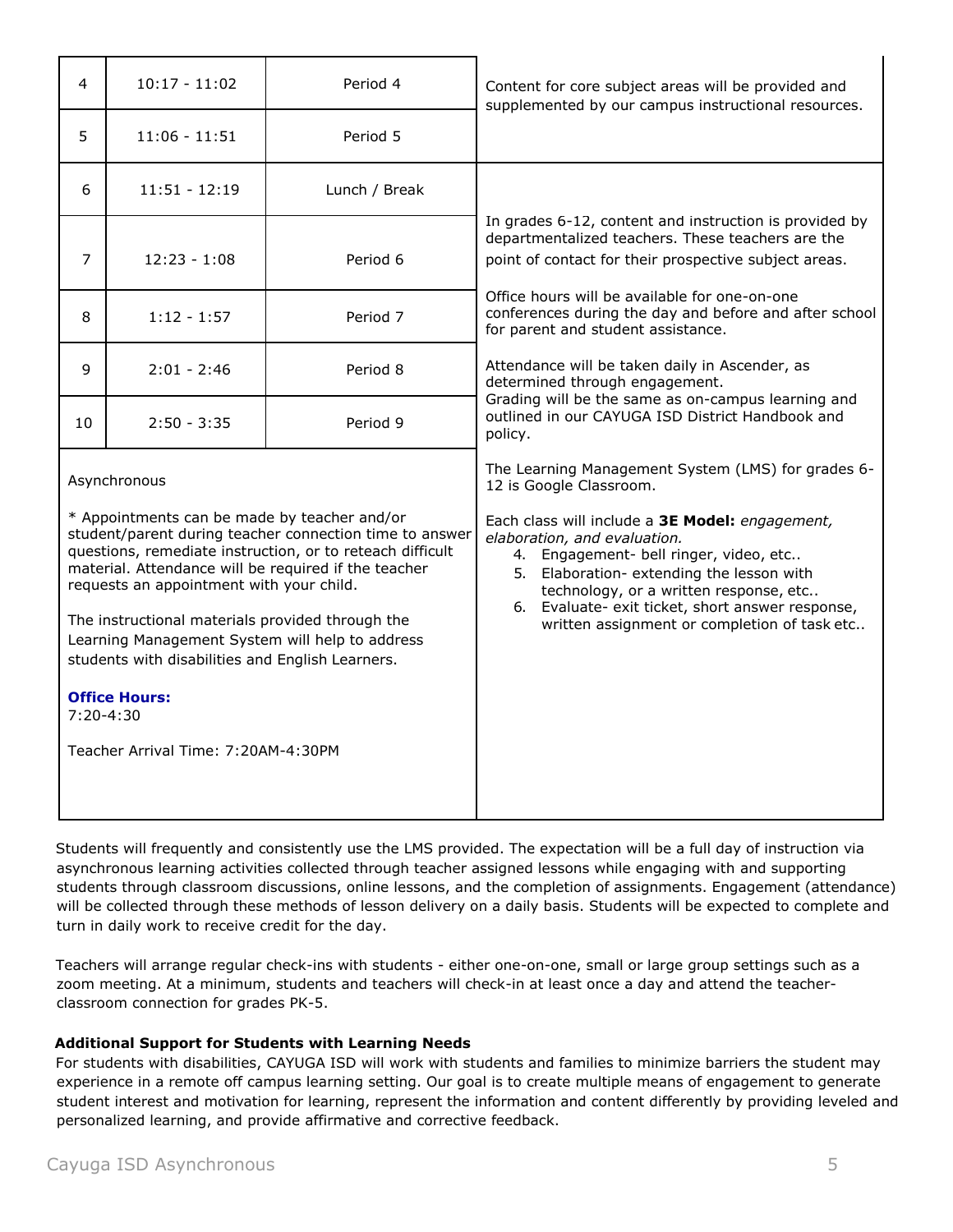# **II. MATERIAL DESIGN**

**Description:** Cayuga ISD will work to ensure vertical alignment is maintained and teachers are adhering to the TEKS standards. Student's understanding of the content will be monitored in accordance with the campus assessment calendars to check for mastery of the standards. Teachers will reinforce any concepts that are below proficiency standards. Feedback to students and parents will follow to allow for parent, student, and teacher to be engaged in the learning process this school year.

#### **FEEDBACK TIMELINES**

Daily feedback will be provided through the LMS through student work and assignment completion. Every three weeks progress reports will be provided and shared with the parents/guardians. At the end of every grading period, feedback and grade reports will be provided. Intermittent feedback is provided to students as needs arise.

Contact logs will be provided to all teachers to document daily contact using data collected from a Google Form to document engagement for attendance purposes to ensure students are meeting at least one measure of daily engagement.

The school district will work with stakeholders to identify a remote educational delivery approach that accommodates, as much as practicable, the unique situations of each child. It is possible that our most vulnerable students will face multiple challenges. During this time, we will seek to maintain meaningful relationships and connections through personal contact with on-campus meetings, one on one virtual meetings or phone calls to ensure student success. The instructional materials provided by the teacher for on-campus learning will be attached in Google classroom with adaptations as needed for individual students, the CAYUGA ISD Learning Management System will be offered by TEA (more information on adaptability will be provided).

#### **COHERENCE IN INSTRUCTION**

As the situation of COVID-19 changes in our community, we could adjust our staff according to student need.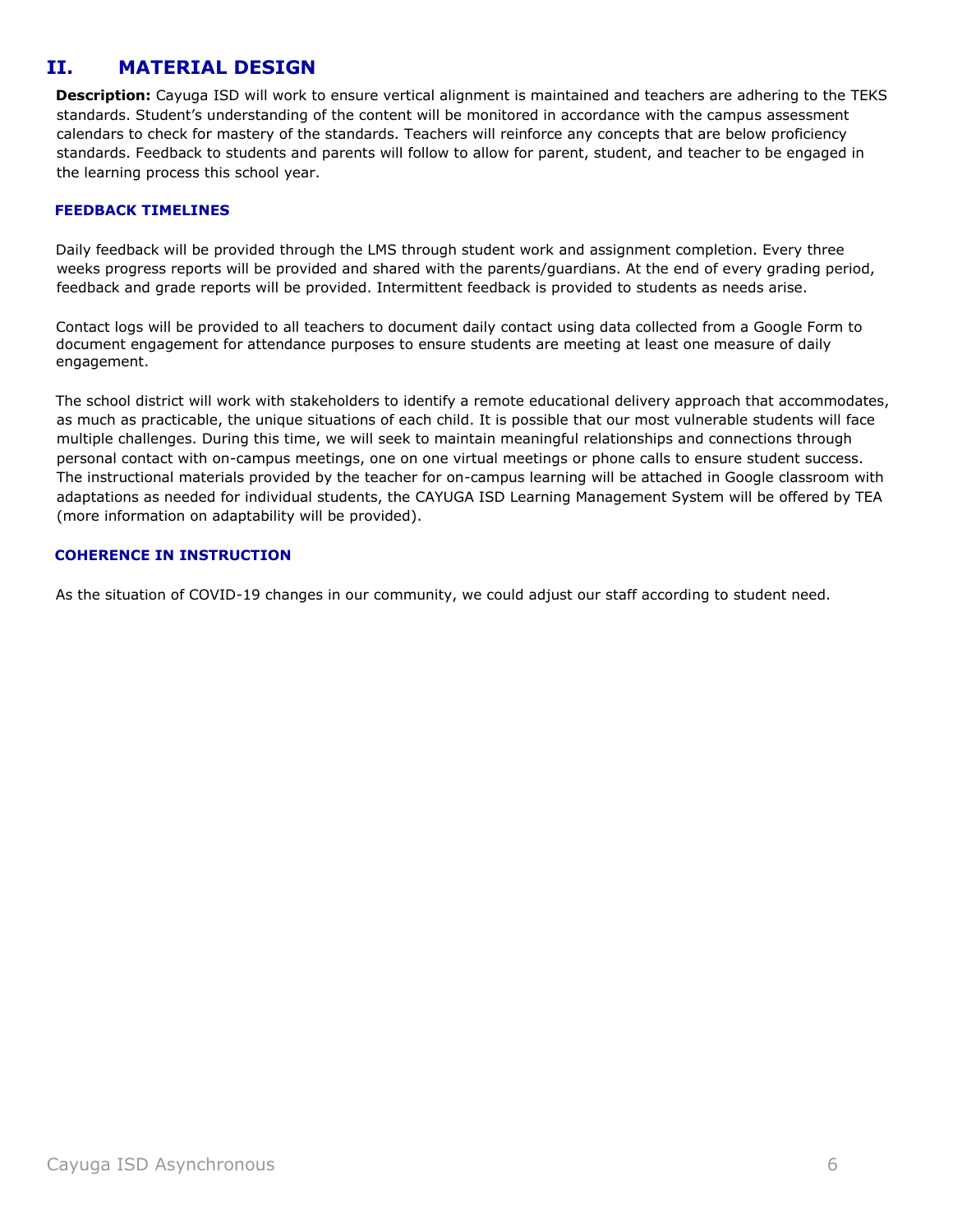Smaller number of students would allow the classroom teacher to use the classroom resourcesand capture lessons using the Interactive Television, Screen Castify or a similar program. Students would access content through the LMS and designated district-provided devices.

Instructional materials and activities in both options will be the same content as provided in the classroom. When students return from remote settings, they will be able to adapt quickly to the classroom instruction provided all the necessary guidelines have been followed and met at the home during the home learning process.

## **LESSON PREPARATIONS**

While students are online, teachers can assist students in a sequence of lessons. This will allow for increased personalized learning for students, enabling them to progress at their own pace and receive more targeted interventions. Thoughtful consideration and review of the features of the LMS and audio/video enable students in remote settings to be successful with participating in online learning, completing activities independently, or engaging in classroom projects and participation.

Teachers will work with horizontal and vertical teams to adapt lessons and assignments from adopted materials. Lessons will be posted in Google Classroom (grades PK-12), or the LMS. To support our students who are served in their special programs, teachers will participate in weekly PLC meetings to discuss students' progress. Teachers will adapt lessons and resources to support our students and those materials will be included in our LMS. Pre-recorded instructional videos will be uploaded into the LMS. Live teacher assistance will take place through Google Meets between the hours of 7:45 am-3:40 pm and depending on office hours of each teacher. Completion of assignments will be expected daily for attendance. Grades will be taken in accordance to the on campus grading system and entered into Ascender promptly. Less is more is our guideline for prioritizing content that is foundational to future learning, engaging and relevant to students, and can be assessed meaningfully.

## **Students with Disabilities**

For students with disabilities, CAYUGA ISD special education teachers will work with general education teachers, students, and families to minimize barriers the student may experience in a remote setting. Our goal is to create multiple means of engagement through IEPs, 504 plans, IAPs to generate student interest and motivation for learning, represent the information and content differently by providing leveled and personalized learning, and provide more affirmative and corrective feedback.

| <b>Instructional</b><br><b>Materials/</b><br><b>Assessment</b> | <b>Grade Level(s)</b>   | <b>TEKS</b><br>aligned | <b>What resources are</b><br>included to support<br>students with<br>disabilities?                | What resources are<br>included to support<br>ELs?                                                                                         | <b>Print or Online</b><br><b>Instructional or</b><br><b>Data Tool</b> |  |  |
|----------------------------------------------------------------|-------------------------|------------------------|---------------------------------------------------------------------------------------------------|-------------------------------------------------------------------------------------------------------------------------------------------|-----------------------------------------------------------------------|--|--|
| <b>MATH INSTRUCTIONAL MATERIALS</b>                            |                         |                        |                                                                                                   |                                                                                                                                           |                                                                       |  |  |
| Texas Home<br>Learning 3.0                                     | Elementary<br>Secondary | <b>Yes</b>             | The product includes<br>built-in supports for<br>Students with<br>disabilities in each<br>lesson. | The product includes<br>built-in supports for<br>ELs in each lesson.<br>For elementary, the<br>product is in both<br>English and Spanish. | Print and Online,<br><b>Instructional Tool</b>                        |  |  |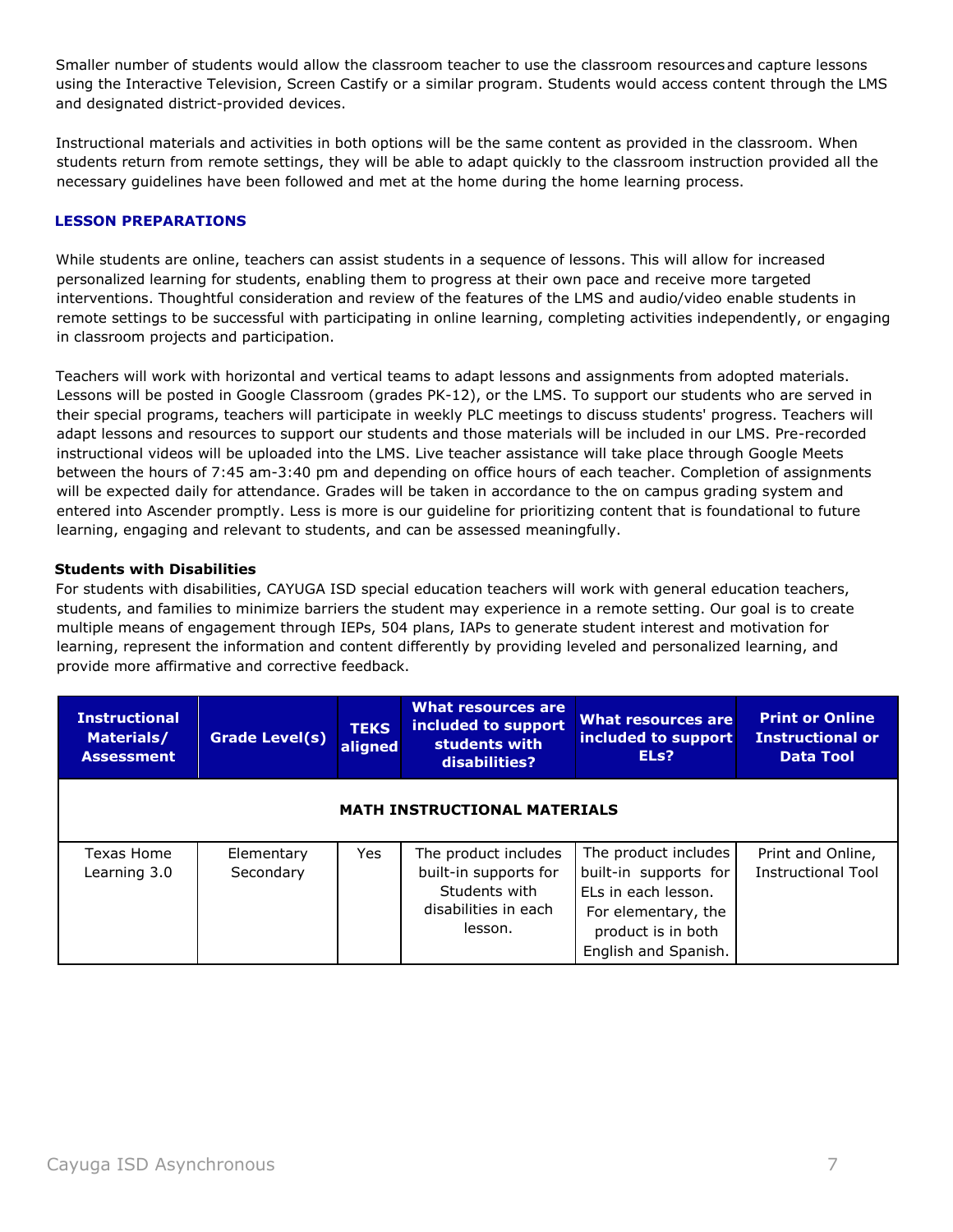| Renaissance STAR I                                        | Elementary<br>Secondary | Yes | Progress monitoring for<br>IEP attainment<br>Can be used as<br>universal screener for<br><b>Dyslexia</b> | Vocabulary,<br>Growth measure<br>Both English and<br>Spanish | Online, Data Tool                          |
|-----------------------------------------------------------|-------------------------|-----|----------------------------------------------------------------------------------------------------------|--------------------------------------------------------------|--------------------------------------------|
| IXL<br>(with scope and<br>sequence aligned<br>to THL 3.0) | K-12,<br>Supplemental   | Yes | Skill plans for mastery<br>of goals and standards                                                        | Both English and<br>Spanish                                  | Diagnostic, Analytics<br>Online, Data Tool |

## **READING LANGUAGE ARTS INSTRUCTIONAL MATERIALS**

| Texas Home<br>Learning 3.0 | Elementary<br>Secondary | Yes. | The product includes<br>built-in supports for<br>students with disabilities ELs in each lesson.<br>in each lesson. | The product includes<br>built-in supports for<br>For elementary, the<br>product is in both<br>English and Spanish. | Print and Online,<br><b>Instructional Tool</b> |
|----------------------------|-------------------------|------|--------------------------------------------------------------------------------------------------------------------|--------------------------------------------------------------------------------------------------------------------|------------------------------------------------|
| Renaissance STAR           | Elementary<br>Secondary | Yes  | Progress monitoring for<br>IEP attainment<br>Can be used as<br>universal screener for<br>Dyslexia                  | Vocabulary,<br>Growth measure<br>Both English and<br>Spanish                                                       | Online, Data Tool                              |
| IXL                        | K-12,<br>Supplemental   | Yes. | Skill plans for mastery<br>of goals and standards                                                                  | Both English and<br>Spanish                                                                                        | Diagnostic, Analytics<br>Online, Data Tool     |
|                            |                         |      |                                                                                                                    |                                                                                                                    |                                                |

## **SOCIAL STUDIES INSTRUCTIONAL MATERIALS**

| Texas Home                             | Elementary | <b>Yes</b> | The product includes                           | The product includes   | Print and Online,         |  |  |
|----------------------------------------|------------|------------|------------------------------------------------|------------------------|---------------------------|--|--|
| Learning 3.0                           |            |            | built-in supports for                          | built-in supports for  | <b>Instructional Tool</b> |  |  |
|                                        |            |            | students with disabilities ELs in each lesson. |                        |                           |  |  |
|                                        |            |            | in each lesson.                                | For elementary, the    |                           |  |  |
|                                        |            |            |                                                | product is in both     |                           |  |  |
|                                        |            |            |                                                | English and Spanish.   |                           |  |  |
| Studies Weekly                         | Elementary | Yes.       | Vocabulary                                     | Integrates into Google | Online and print          |  |  |
|                                        | Middle     |            |                                                | Classroom and          |                           |  |  |
|                                        |            |            | Learning strategies                            | SeeSaw                 |                           |  |  |
|                                        |            |            |                                                |                        |                           |  |  |
|                                        |            |            |                                                |                        |                           |  |  |
| <b>SCIENCE INSTRUCTIONAL MATERIALS</b> |            |            |                                                |                        |                           |  |  |

# Cayuga ISD Asynchronous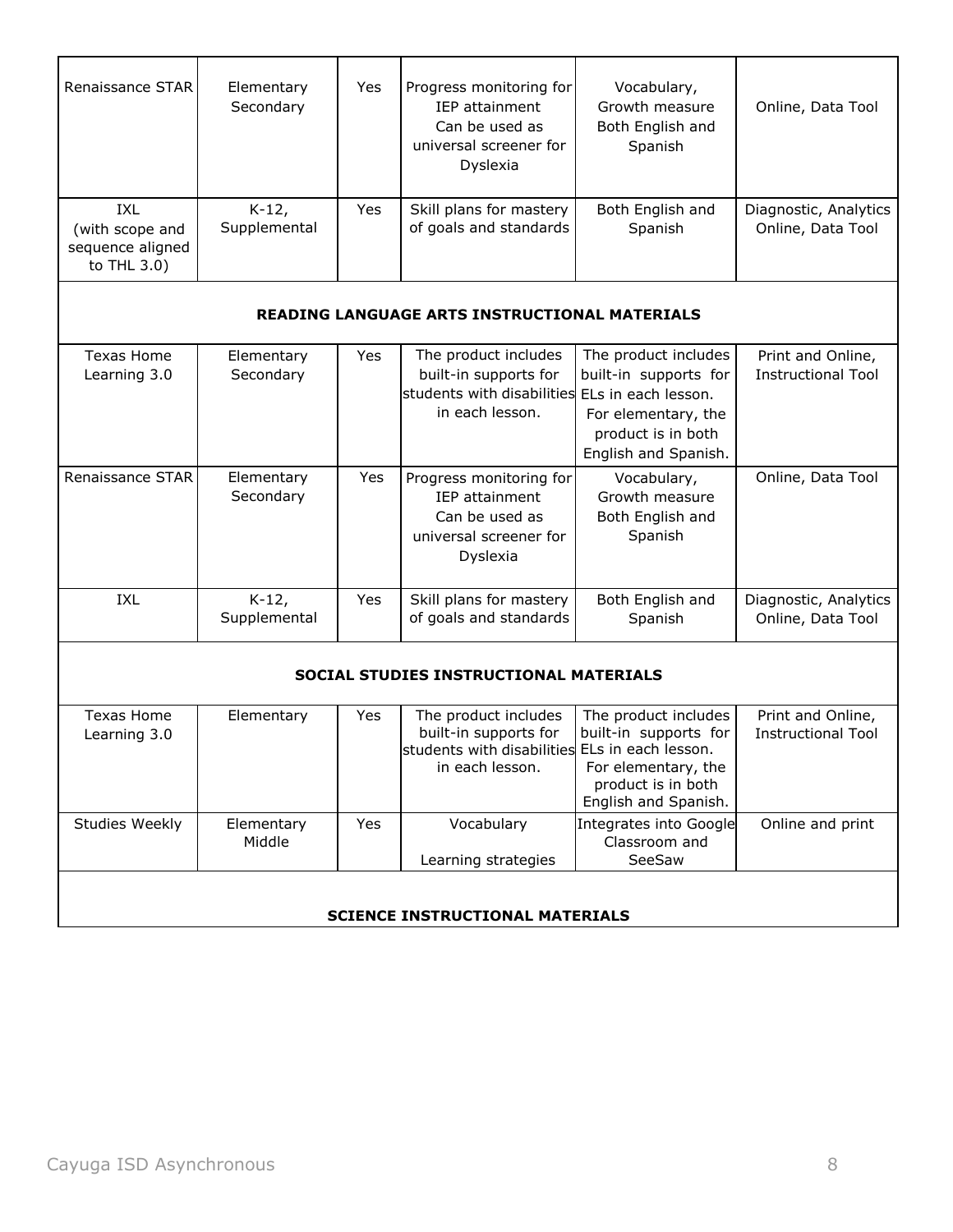| Texas Home                                                    | K-5      | <b>Yes</b> | The product includes                                                                                                               | The product includes                                                                                         | Print and Online,                          |
|---------------------------------------------------------------|----------|------------|------------------------------------------------------------------------------------------------------------------------------------|--------------------------------------------------------------------------------------------------------------|--------------------------------------------|
| Learning 3.0                                                  |          |            | built-in supports for                                                                                                              | built-in supports for                                                                                        | <b>Instructional Tool</b>                  |
|                                                               |          |            | students with disabilities ELs in each lesson.                                                                                     |                                                                                                              |                                            |
|                                                               |          |            | in each lesson.                                                                                                                    | For elementary, the                                                                                          |                                            |
|                                                               |          |            |                                                                                                                                    | product is in both                                                                                           |                                            |
|                                                               |          |            |                                                                                                                                    | English and Spanish.                                                                                         |                                            |
| Year at a Glance,<br><b>Instructional Focus</b><br>Documents  | $6 - 12$ | Yes        | Adopted instructional<br>materials include<br>teacher guidance for<br>differentiation. Digital<br>materials are 508<br>accessible. | Adopted instructional<br>materials include<br>teacher guidance for<br>differentiated<br>linguistic supports. | N/A (teacher planning)<br>tool only)       |
| IXL<br>(with scope and<br>sequence aligned<br>to THL for K-5) | $K-12$   | <b>Yes</b> | Skill plans for mastery<br>of goals and standards                                                                                  | Both English and<br>Spanish                                                                                  | Diagnostic, Analytics<br>Online, Data Tool |

# **III. STUDENT PROGRESS**

**Description:** We are expecting skill deficiencies. Although the teachers and learning coaches (parents/guardians or other adults in the home) may have taught the lessons, the depth of the concepts and expectations within the units may not have been met by all students. In order to support the foundational understandings of the concepts taught, we are implementing a COVID-19 Implementation Gap Plan. This gap plan is outlined in 4 main areas below: Data Collection, Lesson Design, Interventions and Enrichments, and Support for Students, Teachers, and Families.



#### **Student Access**

Students will access assignments, including assessments, projects, and communication through the Learning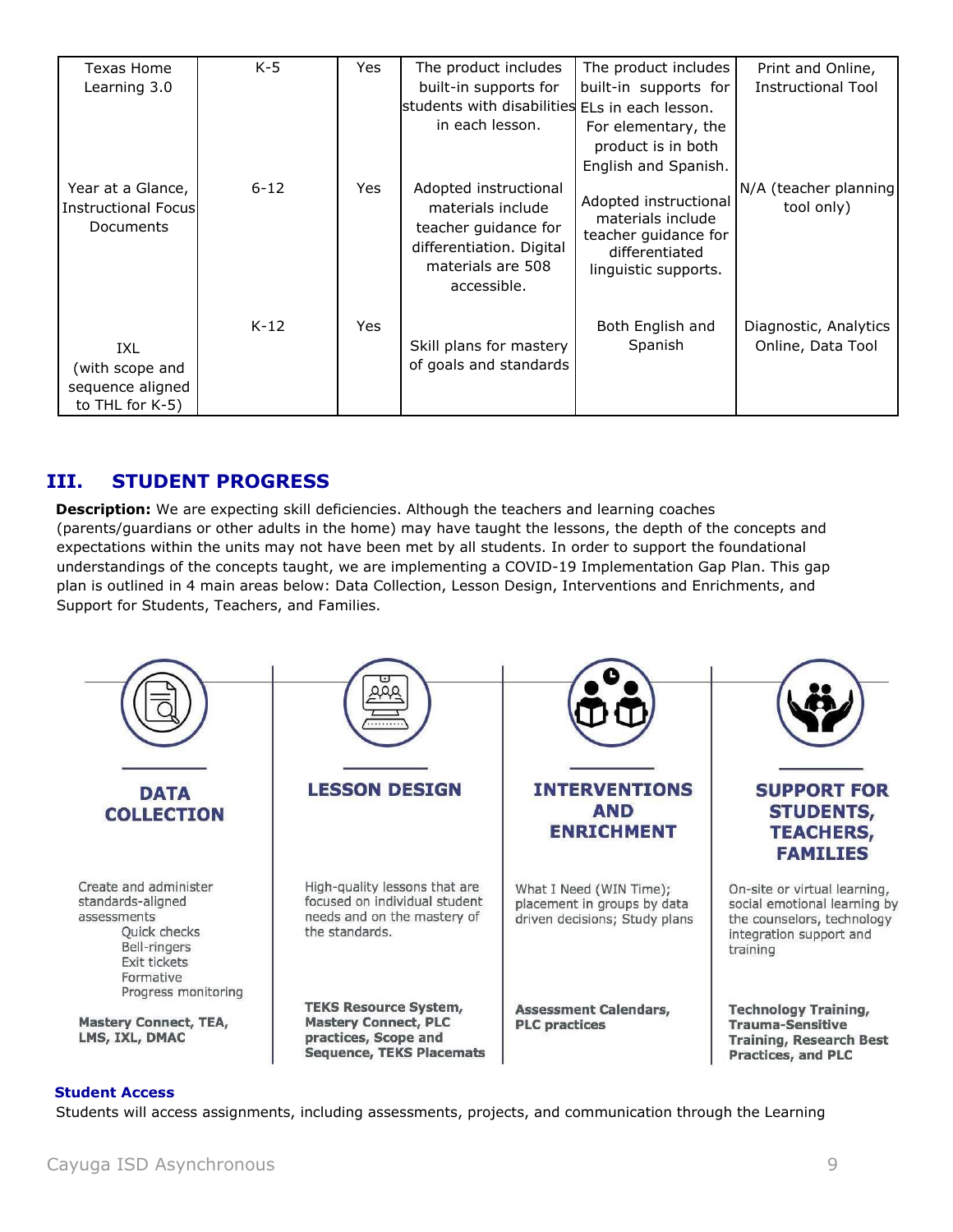Management System, Google Classroom is the LMS for grades PK-12. For synchronous teaching, the district will use Google Meets or Zoom. Students are expected to complete assignments on a daily basis to receive attendance for the day. In addition, assignments are to be completed daily. Students will not be allowed to complete all of their assignments on one given day. Assignments are to be submitted daily for completion and credit for enrolled courses.

#### **DATA COLLECTION**

Cayuga ISD teachers will leverage or adapt and administer standards-aligned, leveled pre-assessments to collect data to be used as a starting point. Using the assessment data, personalized learning pathways will be developed. We will use formative assessments to gauge student progress and to adapt curriculum to support student learning. For content areas and grade levels using THL, CAYUGA ISD will leverage the assessments that are included with THL. Quick checks (exit tickets, short quizzes) will also be implemented to track progress and level of mastery of understanding. Progress monitoring will be tracked and communicated through our Learning Management System. Formative assessments will be developed in conjunction with our campus and district assessment schedules and appropriately paced to correspond with our scope and sequence.

## **Resources: Texas Home Learning, Mastery Connect, Texas Education Agency assessments, LMS assessments, IXL, DMAC**

#### **ACTIVE ENGAGEMENT**

Active engagement means a student is active in his/her coursework. The student is marked present in each course they are enrolled when the following items have been achieved.

- 1. Completion of lessons- activities, assessments, projects on a daily basis
- 2. Attending synchronous (live lessons) for tutoring, intervention, enrichment
- 3. Or daily contact with the teacher.

A teacher or campus representative will input the student's attendance into Ascender, based on the student's engagement. Course completion is based on demonstration of academic proficiency with passing grades equivalent of 70% or above on a 100 point scale.

#### **ASSESSMENT FRAMEWORK**

- 1. Individual Education Plans (IEPs) will be adhered to in all testing environments.
- 2. Teachers and school testing coordinators will be trained on how to deliver online assessments.
- 3. Test security protocols will be put in place in school and remotely.
- 4. Teacher instructional authentic assessments will be delivered online through a variety of modalities including teacher-created questions or performance tasks placed in the Learning Management System.
- 5. All assessments will guide instruction.

#### **LESSON DESIGN**

Cayuga ISD believes that there is no one-size-fits-all approach that will work for every student, class, subject, or grade level. Instead, we will focus on high-quality lessons that are focused on individual student needs and on the state standards.

CAYUGA ISD will create a modified **scope and sequence-based** on the intentional alignment of standards missed as a result of lost instructional time. **High priority/essential state standards** will be identified for each core subject area.

**Resources: Texas Home Learning 3.0, Mastery Connect, PLC common planning, Scope and Sequence, TEKS Placemats**

## **ACADEMIC INTERVENTIONS AND ENRICHMENTS**

Cayuga ISD will serve students in daily small group instruction during Mastery Time to provide students with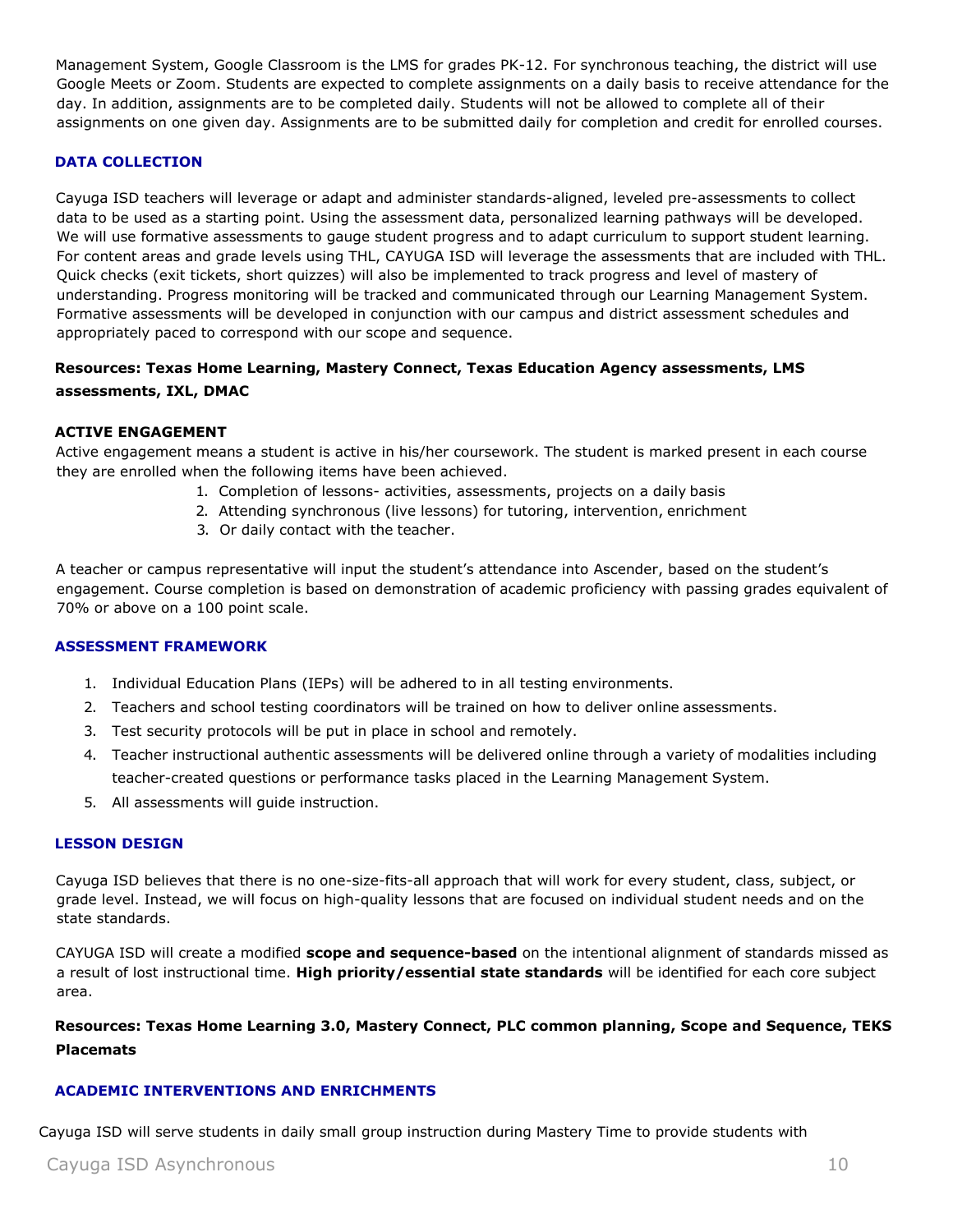support and feedback. Data will determine the level of support and placement in the groupings.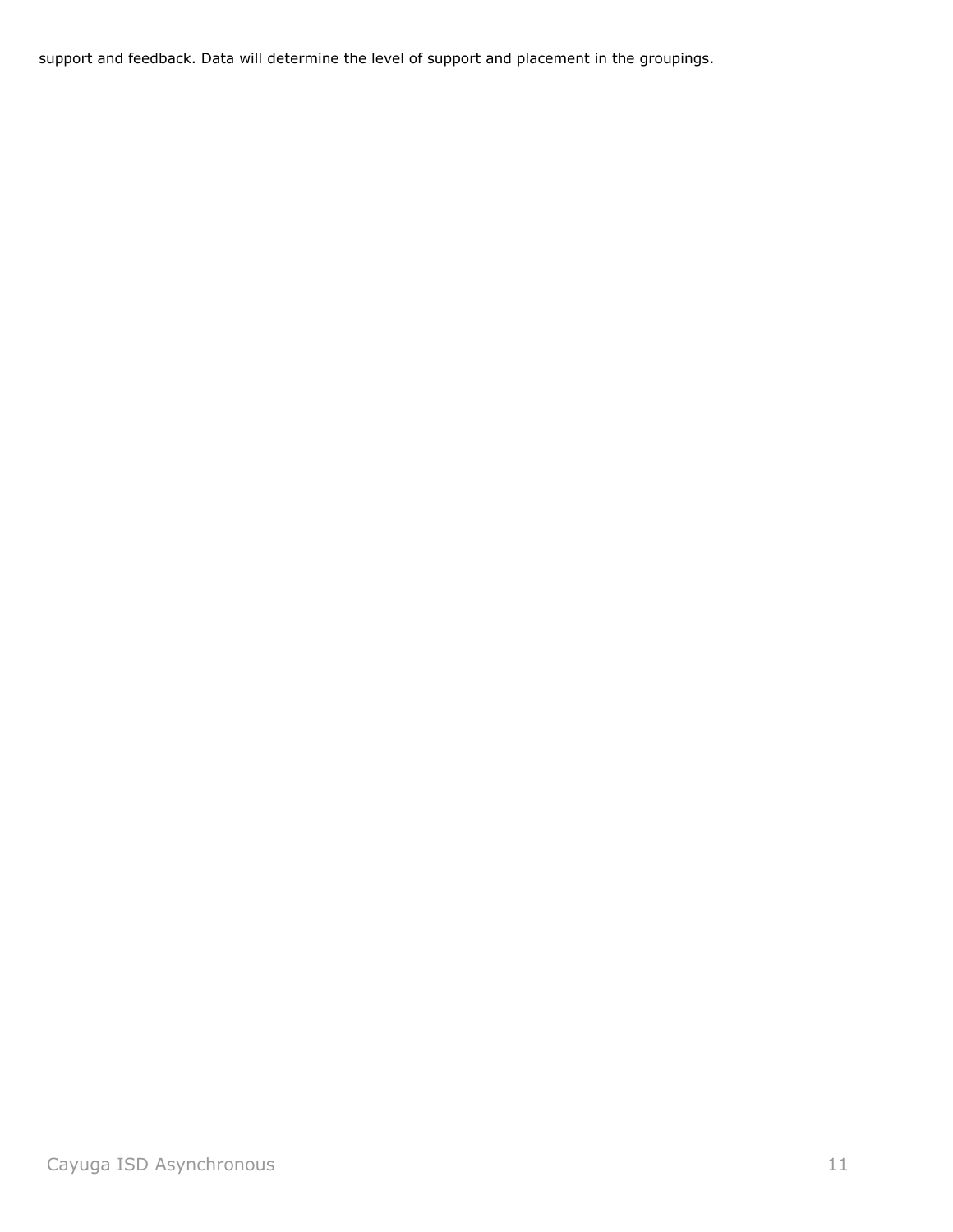Study plans and student conferences will be used to provide a personalized approach to each student. These practices have been in place for multiple years and proven effective in accelerating student learning.

#### **Resources: Assessment Calendars, PLC common planning**

#### **EDUCATOR, PARENT, AND STUDENT SUPPORT**

Classroom teachers, students, and learning coaches need on-going supports during this time. Campuses will create an On-Site or Virtual Professional Learning team by combining the expertise of the principal, interventionists, and counselors to support the campus staff and families of remote learners and the students on-campus. Parent/Learning Coach support will be provided training on technology integration in the home using Google Classroom. In addition, social and emotional well-being will be provided by campus counselors to students, staff, and families. We will maintain strong communication with the families of students in special populations, continuing to gather feedback and to support students and their families. Professional Learning Community (PLC) practices will provide teachers in different settings (on-campus and remote) with a forum for sharing best practices and support for their peers and students.

Although we know distance learning during the spring was a major challenge for teachers, we also recognize that in many cases the disruption for families has been even greater. Our goal this year is to help parents best support their child, learn how and when to intervene, and provide structure and balance in the home while providing instruction.

## **Resources: Technology Training, Trauma-Sensitive Training, Researched Best Practices, and Professional Learning Communities (PLC)**

# **IV. IMPLEMENTATION**

**Description:** The goal of this work is to ensure seamless learning that consists with thoughtful lessons and activities

#### **PARENTS/GUARDIANS**

At the beginning of the school year, parents and guardians will be invited to a small group meeting to participate in a hands-on demonstration of *What is a Chromebook and How do I get to Google Classroom?* Our goal is to conduct more training each month and share on our district's Facebook Page. Each session will be developed in a sequence of topics determined by high-interest and parent needs.

Constant communication will flow between our staff and parents through Google classroom, Ascender, our LMS, personal contact from teachers via email, virtual platforms or voice calls. Custom websites have also been developed to help disseminate information to assist in the coordination and continued success for all students. It is paramount that CAYUGA ISD students and families understand the expectations and importance of remote learning during asynchronous instruction. Communication will be provided to clarify the focus on coherence between on-campus and asynchronous instruction. It is our expectation for staff, students, and families to maintain strong partnerships to allow students to easily transition between these delivery methods.

**Parent Meeting:** When a student goes from on-campus learning to remote, the campus will attempt to schedule a meeting to review the expectations of remote learning with both the parent and the student. Discussion points will include completing and grading of assignments, who and how to contact support, and attendance requirements for promotion and graduation.

#### **TEACHERS/INSTRUCTIONAL PARAPROFESSIONALS**

CAYUGA ISD staff participated in synchronous and asynchronous professional learning technology-related sessions. These sessions were designed to meet their needs and create a stronger remote learning environment. Topics designed were: **Google Classroom for Beginners, Google Classroom Advanced, Google University, Trauma and Mental Health, and Gamify Your Classroom and Instructional Video Capturing.**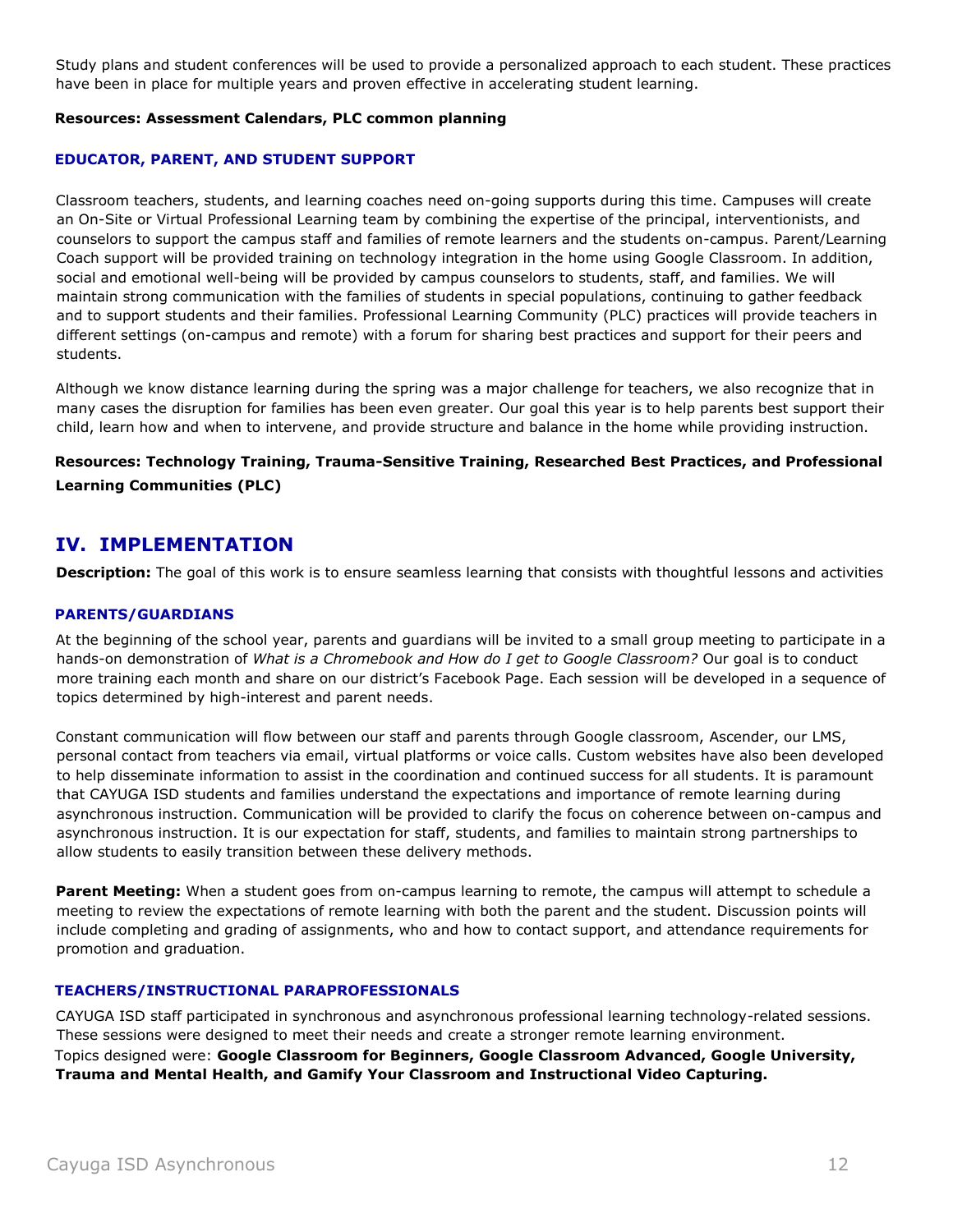In addition, CAYUGA ISD teachers will engage in ongoing professional learning that is specific to their content area and instructional materials.

## **PRINCIPALS AND OTHER ADMINISTRATORS**

CAYUGA ISD administrators will participate in the following professional learning sessions in order to develop a stronger understanding of remote learning:

- **Excellence in Remote Instructional Delivery** conducted by the Texas Education Agency
- **Designing a Remote School Modules 1-3** conducted by the Texas Education Agency

CAYUGA ISD will work closely with our Educational Service Center - Region VII and other partners to plan support for remote learning.

Principals, teachers, and counselors will ensure the following accountability processes are in place: Adherence to the schedule, Attendance is monitored, Implementation of the curriculum, Grades submitted in a timely manner, Communication with families- attendance, family engagement, and progress monitoring data

#### **ONGOING COMMUNICATION/LEARNING**

Professional Learning Community (PLC) planning time is conducted every week for staff to connect with their peers and to build staff capacity in delivering on-campus and remote instruction. This school year CAYUGA ISD will partner with nearby schools in a PLC cohort to focus on teacher and leader knowledge to increase our understanding of mastering the standards, collecting and using data, taking instructional action, and engaging students. With the ability to restructure our staff and their schedules, we can utilize the strengths of our teachers to serve as *trainersof-trainers* for various focus areas such as *Integrating Technology in the Classroom, How to Create Common Assessments, Video Recordings, Choice Boards, HyperDocs, Collaborative Learning via discussion boards in Google Classroom, and Uploading Assignments.*

Texas Home Learning will provide continuous learning for staff to continue to be proficient in the implementation of home learning.

Job embedded supports for teachers will include teacher observations, mentoring, coaching, examining student work, modeling, and a focus on analyzing high-impact instructional strategies,

**Tools:** Cayuga ISD's main communication tools for parents and students will be the following:

- a. Ascender Call Out for district-wide communication
- b. Google Classroom for teacher-parent-student discussions
- c. For real-time instructional support and delivery of content we will all communicate through Google Meets/Google G Suite (including Gmail, Docs, Classroom, Hangouts)
- d. Public website: CAYUGA ISD will maintain general information on its status for the public on our main webpageat [https://www.cayugaisd.com.](https://www.cayugaisd.com/)

#### **CURRICULUM GAP DOCUMENTS**

All CAYUGA ISD teachers will be provided instructional documents which include the highest leverage standards in each subject by grade level. Other resources include: *TEKS Resource Gap Tool,* which teachers can leverage to identify gaps prior to teaching each THL 3.0 module/unit.

CAYUGA ISD will create a fail-safe process to identify every student who needs interventions or extensions, and then ensure that each student receives the appropriate help in a timely manner. Students who are experiencing difficulty are

required, rather than invited, to utilize our campus support services. Each student's data is looked at individually.

## **RESOURCES TO MAXIMIZE REMOTE LEARNING**

A. The following are resources provided by CAYUGA ISD to help teachers implement a more thoughtful remote learning opportunity.

**Texas Home Learning (THL) 3.0 Lead4ward school@home**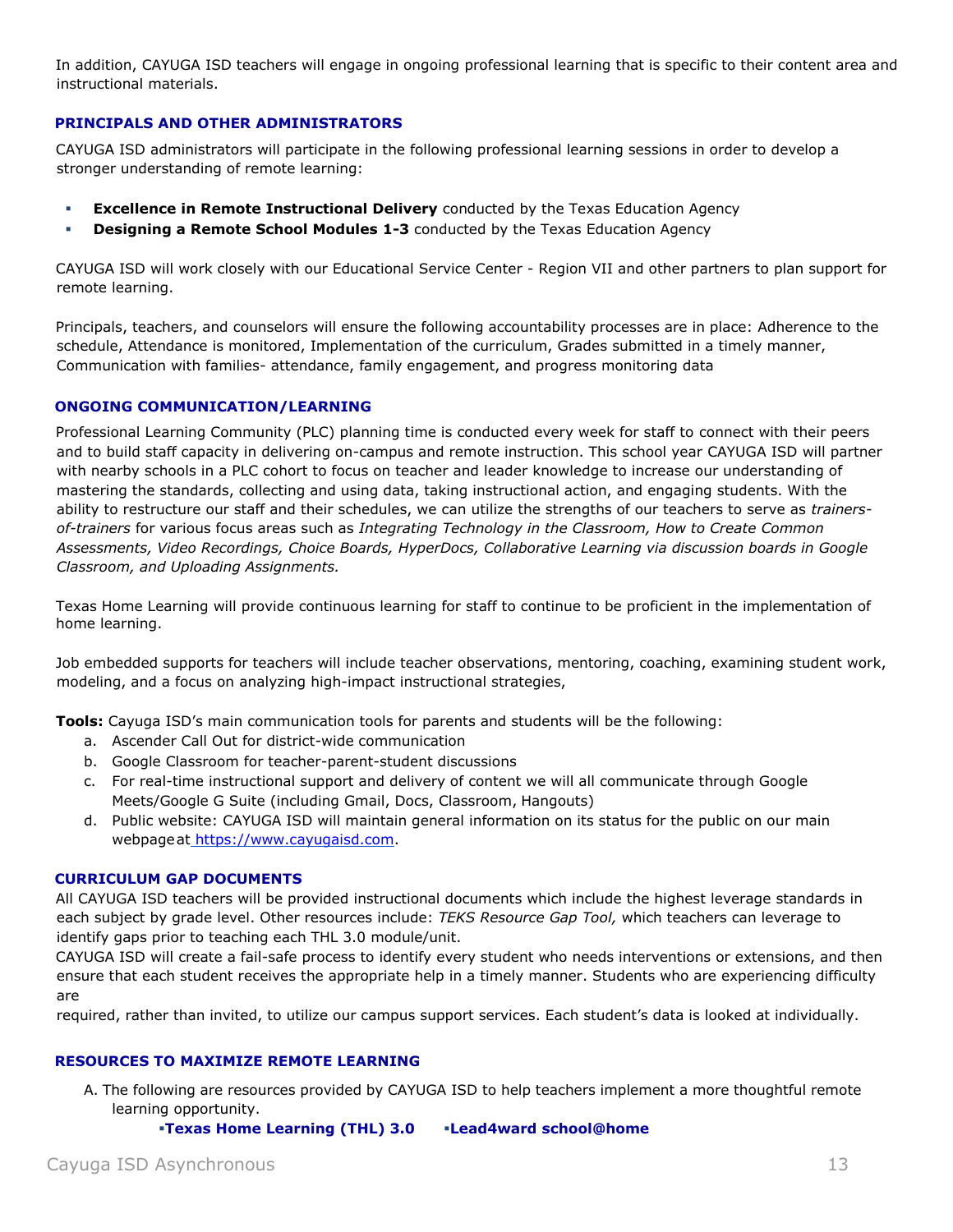- B. The following are digital resources that enable our teachers to upload or select lessons, create videos or hold virtual classes.
	- **Google Classroom Google Suites**

#### **C. Identifying Internet Providers and Getting Connected**

Cayuga ISD is working to determine families in need of assistance.

#### **D. Deployment of Student Devices**

Meet-the-Teacher night will provide supports for families. Families will be invited to the school in phases and small groups to check out devices, meet the teachers, and attend small group stations on how best to support and guide their student's daily learning.

#### **Meet-the-Teacher**

Arrangement: Station 1: Demonstration of Google Classroom Station 2: Deploy Student Devices Station 3: Meet the Principal - Discussion of Safety Protocols Station 4: Meet the Teacher

#### **Student Roles and Responsibilities**

- Establish daily routines for engaging in the learning process.
- Identify a space in home where you can learn and study comfortably.
- Regularly check Google Classroom for assignments.
- Complete assignments with integrity and academic honesty.
- Communicate with the school when you need assistance. We are here to help.
- Submit assignments daily. Assignments cannot be completed all in one day. They must be completed and turned in each day for attendance and credit for the day.

#### **Parent/Learning Coach Roles and Responsibilities**

- Establish partnership with classroom teachers to ensure a smooth transition with on-campus and remote learning.
- Establish routines and expectations.
- Assist your student in locating a space in the home that is ideal for learning.
- Monitor communication from teachers and school.
- Monitor completion and submission of class assignments daily.
- Take an active role in helping your child process their learning.
- Attend district/campus trainings for implementation supports.
- Use teacher office hours to help strength asynchronous learning.
- Contact teacher, administrators, and counselor for additional needs and supports for studentlearning.

## **Contact Us/Who to Contact**